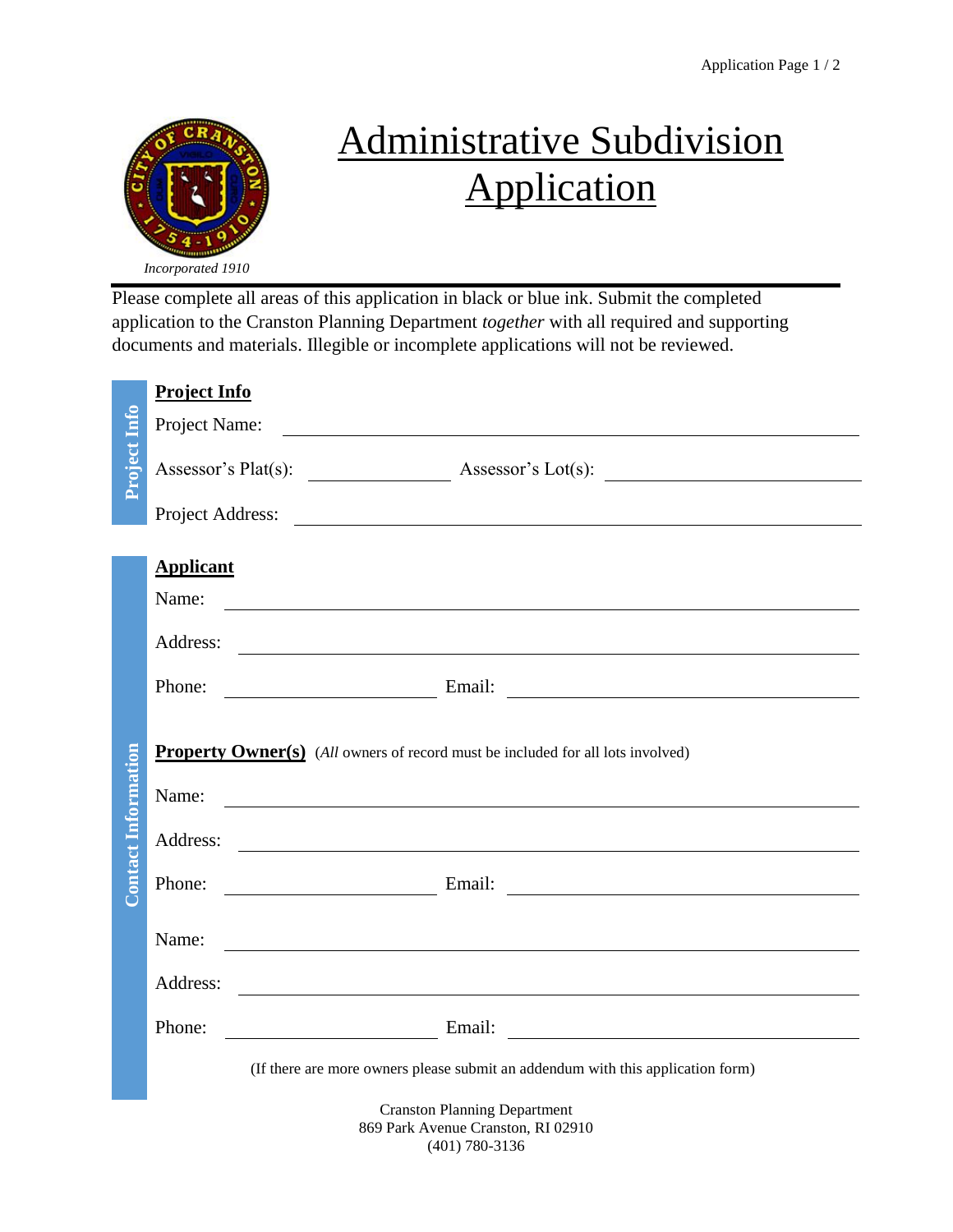|                            |                      | <b>Attorney</b> (If applicable)                            |                                                                                                                                                                                                                                |
|----------------------------|----------------------|------------------------------------------------------------|--------------------------------------------------------------------------------------------------------------------------------------------------------------------------------------------------------------------------------|
|                            | Name:                |                                                            |                                                                                                                                                                                                                                |
| <b>Contact Information</b> |                      |                                                            |                                                                                                                                                                                                                                |
|                            | Phone:               |                                                            | Email: Email: Email: 2007. [20] Email: 2007. [20] Email: 2018. [20] Email: 2018. [20] Email: 2018. [20] Email: 2018. [20] Email: 2018. [20] Email: 2018. [20] Email: 2018. [20] Email: 2018. [20] Email: 2018. [20] Email: 201 |
|                            | <b>Land Surveyor</b> |                                                            |                                                                                                                                                                                                                                |
|                            | Name:                | <u> 1980 - Johann Barnett, fransk politik (d. 1980)</u>    |                                                                                                                                                                                                                                |
|                            |                      |                                                            |                                                                                                                                                                                                                                |
|                            | Phone:               |                                                            | <u>Email:</u> Email: Email: 2007. [2016]                                                                                                                                                                                       |
|                            |                      | <b>Owner/Applicant Signature</b>                           |                                                                                                                                                                                                                                |
| <b>Certification</b>       |                      | Subdivision as drafted in the accompanying plans.          | I/we hereby certify that I/we own the subject property and seek an Administrative                                                                                                                                              |
|                            |                      | <b>Applicant Name &amp; Title</b> (please print)           | <b>Applicant Signature</b>                                                                                                                                                                                                     |
|                            |                      | Date:                                                      | <u> 1989 - Johann Barbara, martx</u>                                                                                                                                                                                           |
|                            |                      | <b>Owner Name</b> (if different than above) (please print) | <b>Owner Signature</b>                                                                                                                                                                                                         |
|                            |                      | Date:                                                      |                                                                                                                                                                                                                                |
|                            |                      | <b>Owner Name</b> (please print)                           | <b>Owner Signature</b>                                                                                                                                                                                                         |
|                            |                      |                                                            |                                                                                                                                                                                                                                |

(If there are more owners please submit an addendum with this application form)

Cranston Planning Department 869 Park Avenue Cranston, RI 02910 (401) 780-3136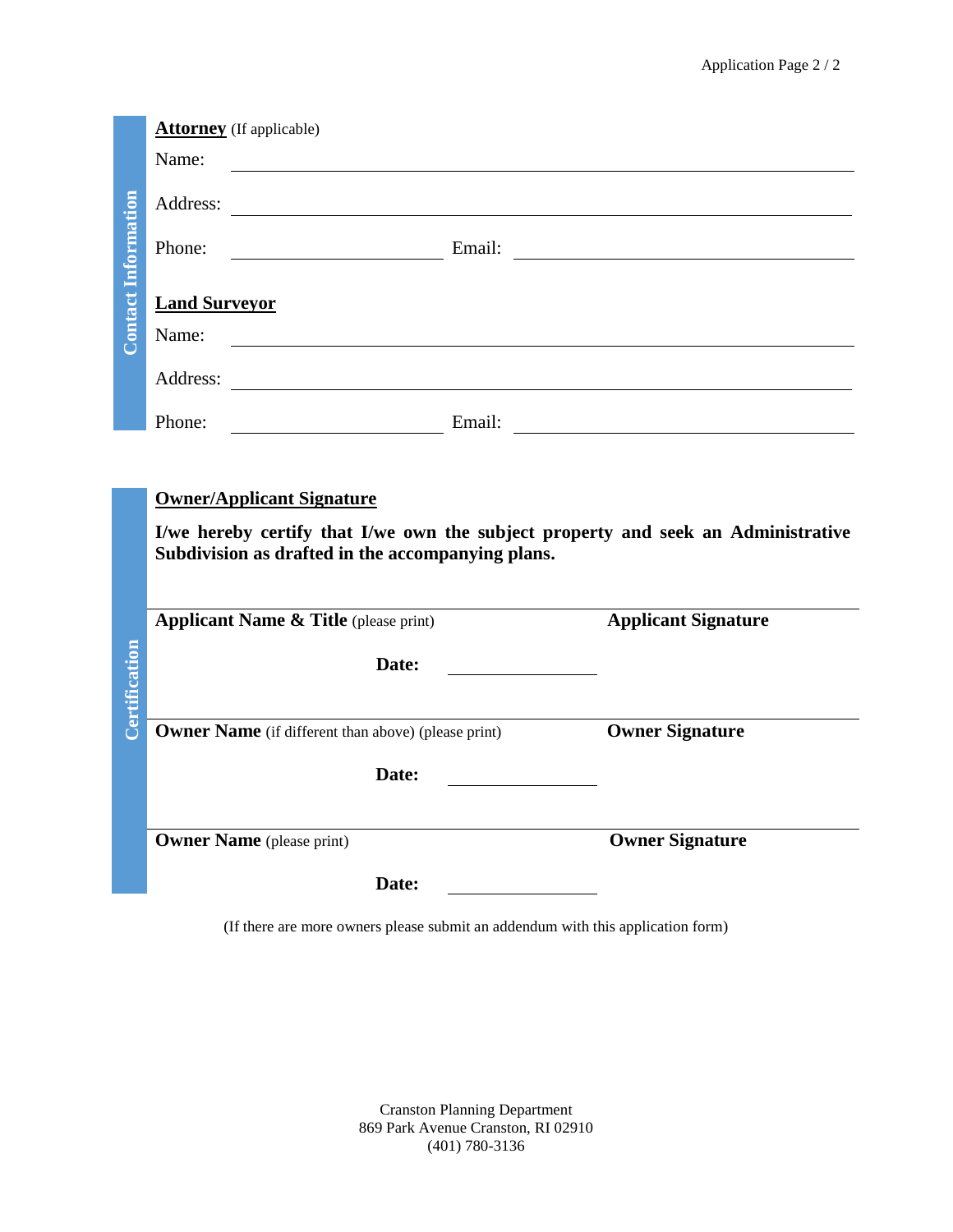## **ADMINISTRATIVE SUBDIVISION CHECKLIST**

## **NAME OF PLAT: \_\_\_\_\_\_\_\_\_\_\_\_\_\_\_\_\_\_\_\_\_\_\_\_\_\_\_\_\_\_\_\_\_\_\_\_\_\_\_\_\_\_\_\_\_\_\_\_\_\_\_\_\_\_\_\_\_\_\_\_\_\_\_\_\_\_**

## **FORM COMPLETED BY: \_\_\_\_\_\_\_\_\_\_\_\_\_\_\_\_\_\_\_\_\_\_\_\_\_\_\_\_\_\_\_\_\_\_\_\_\_\_ DATE: \_\_\_\_\_\_\_\_\_\_\_\_\_**

Please verify applicability of items in question prior to submittal.

In addition to paper copies, *ALL* application documents must be submitted in digital/electronic format.

| <b>ITEM</b>                                                                                                                                                                                                                                                        | <b>YES</b> | N/A | NO |
|--------------------------------------------------------------------------------------------------------------------------------------------------------------------------------------------------------------------------------------------------------------------|------------|-----|----|
| <b>Required Application Documents:</b> (Submit 1 paper copy unless stipulated otherwise)                                                                                                                                                                           |            |     |    |
| (a) Is the application completed and signed by all owners? (original version)                                                                                                                                                                                      |            |     |    |
| (b) Has the Filing Fee (\$100) been submitted?                                                                                                                                                                                                                     |            |     |    |
| (c) Have Municipal Lien Certificates (MLCs) been filed for all lots?                                                                                                                                                                                               |            |     |    |
| <b>PLAN REQUIREMENTS</b>                                                                                                                                                                                                                                           |            |     |    |
| Number of copies to be submitted:                                                                                                                                                                                                                                  |            |     |    |
| (a) 1 Mylar of the Record Plan $(24"x 36")$                                                                                                                                                                                                                        |            |     |    |
| (b) 6 Paper copies of the Record Plan (24"x 36")                                                                                                                                                                                                                   |            |     |    |
| Items to be incorporated in the plan:                                                                                                                                                                                                                              |            |     |    |
| (a) Is the name of plat clearly indicated? (properly cited if replat of existing plat)                                                                                                                                                                             |            |     |    |
| (b) Is the plan identified as an Administrative Subdivision Record Plan?                                                                                                                                                                                           |            |     |    |
| (c) Are the names of all applicable owners of record provided?                                                                                                                                                                                                     |            |     |    |
| (d) Are all revision dates provided?                                                                                                                                                                                                                               |            |     |    |
| (e) Is the plan classified as a Class 1 boundary survey? (Class 4 will be<br>accepted for lot mergers)                                                                                                                                                             |            |     |    |
| (f) Is the name, stamp and signature of the surveyor provided?                                                                                                                                                                                                     |            |     |    |
| (g) Is a north arrow provided? (denote True North or Magnetic North)                                                                                                                                                                                               |            |     |    |
| (h) Is a scale provided and is the plan accurate to the scale?                                                                                                                                                                                                     |            |     |    |
| (i) Is a vicinity map / locus map provided?                                                                                                                                                                                                                        |            |     |    |
| (j) Are the names of abutting property owners $\&$ zoning districts shown?                                                                                                                                                                                         |            |     |    |
| (k) Are notes provided with the names of abutting record plats?                                                                                                                                                                                                    |            |     |    |
| (l) Is the plat boundary outlined in bold?                                                                                                                                                                                                                         |            |     |    |
| (m) Are lot lines to be removed clearly labeled and shown as dashed lines?                                                                                                                                                                                         |            |     |    |
| (n) Are dimensions for all straight lines, angles, radii, arcs $\&$ angles of<br>curves denoted?                                                                                                                                                                   |            |     |    |
| (o) Are primary control points shown? (at least one must be shown)                                                                                                                                                                                                 |            |     |    |
| (p) Are the locations of all permanent monuments shown? (at least 2 must be<br>set or recovered for residential surveys less than 1 acre); (not less than 3 must be set or<br>recovered for residential surveys more than 1 acre and all non-residential projects) |            |     |    |
| (q) Are all lots numbered or lettered?                                                                                                                                                                                                                             |            |     |    |
| (r) Are all existing streets labeled and right-of-way dimensions provided?                                                                                                                                                                                         |            |     |    |
| (s) Is a street index with all applicable street names provided?                                                                                                                                                                                                   |            |     |    |
| (t) Is the total area of the existing and proposed lot areas provided?                                                                                                                                                                                             |            |     |    |